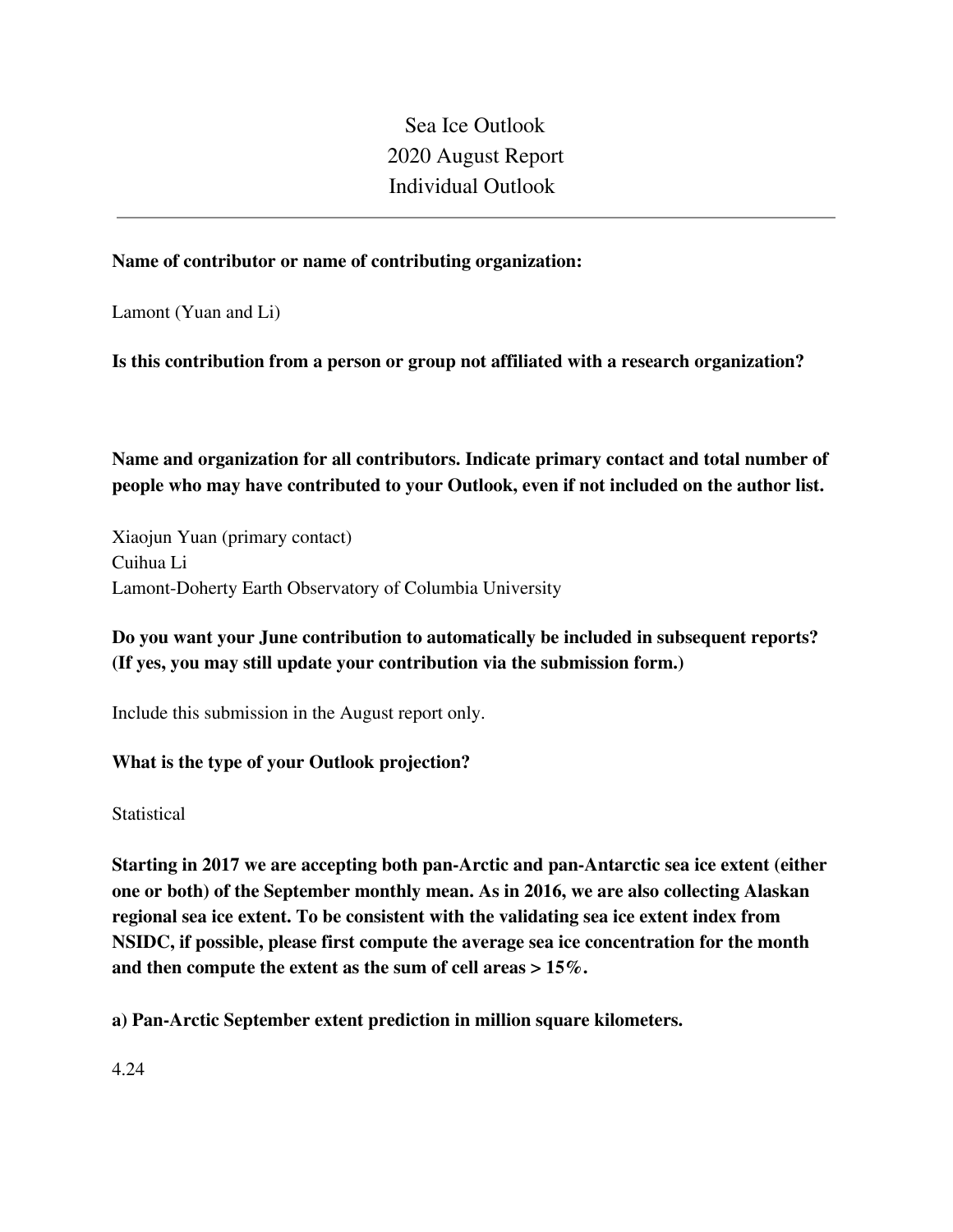**b) same as in (a) but for pan-Antarctic. If your method differs substantially from that for the Arctic, please enter it as a separate submission.**

#### 18.65

**c) same as in (b) but for the Alaskan region. Please also tell us maximum possible extent if every ocean cell in your region were ice covered.**

### 0.64

**"Executive summary" of your Outlook contribution (using 300 words or less) describe how and why your contribution was formulated. To the extent possible, use non-technical language.**

A linear Markov model is used to predict monthly Arctic sea ice concentration (SIC) at all grid points in the pan-Arctic region (Yuan et al., 2016). The model is capable of capturing the co-variability in the ocean-sea ice-atmosphere system. The September pan-Arctic sea ice extent (SIE) is calculated from predicted SIC. The model predicts negative SIC anomalies throughout the pan-Arctic region. These anomalies are relative to the 1979-2012 climatology. The September mean pan-Arctic SIE is predicted to be 4.24 million square kilometers (mskm) with an RMSE of 0.33 mskm, at the two-month lead. It is slightly lower than the September SIE in 2019. The Alaskan regional SIE is predicted to be 0.64 mskm with an RMSE of 0.20 mskm. A similar statistical models was also developed to predict the SIE in the Antarctic (Chen and Yuan, 2004). The September mean pan Antarctic SIE is predicted to be 18.65, with an RMSE of 0.66 mskm.

## **Brief explanation of Outlook method (using 300 words or less).**

The linear Markov model has been developed to predict sea ice concentrations in the pan Arctic region at the seasonal time scale. The model employs 6 variables: NASA Team sea ice concentration, sea surface temperature (ERSST), surface air temperature, GH300, vector winds at GH300 (NCEP/NCAR reanalysis) for the period of 1979 to 2012. It is built in multi-variate EOF space. The model utilizes first 11 mEOF modes and uses a Markov process to predict these principal components forward one month at a time. The pan Arctic sea ice extent forecast is calculated by summarizing all cell areas where predicted sea ice concentration exceeds 15%. The predictive skill of the model was evaluated by anomaly correlation between predictions and observations, and root-mean-square errors (RMSE) in a (take one-year out) cross-validated fashion (Yuan et al, 2016). For the two-month lead prediction of September sea ice concentrations, the model has the higher skill (anomaly correlation) and lower RMSE in the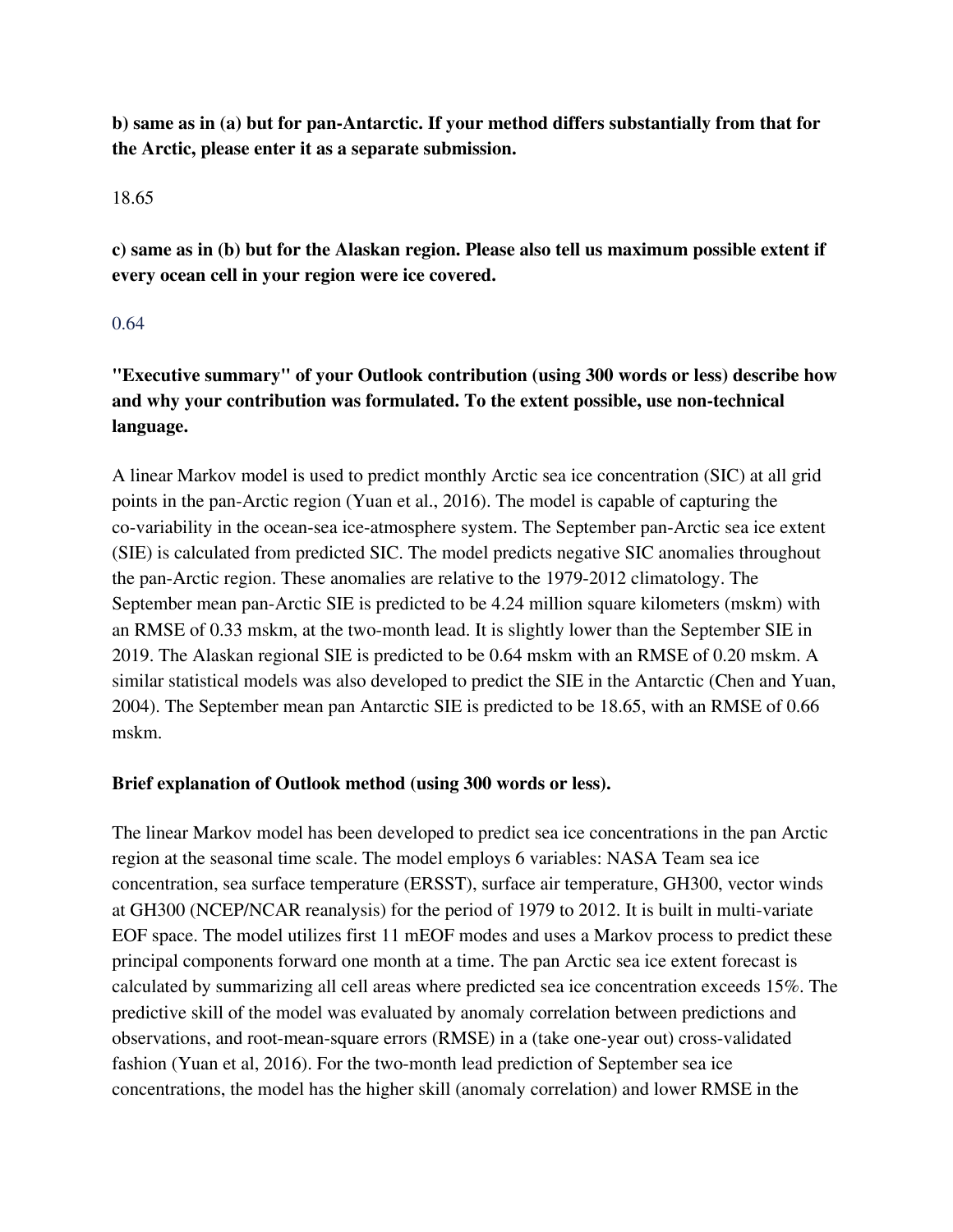Chukchi Sea and Beaufort Sea than in other regions (figure 4). The skill of the two-month lead prediction of the pan Arctic sea ice extent in September is 0.94 with an RMSE of 0.33 million square kilometers. The Alaskan regional SIE prediction is produced by a regional linear Markov model developed by using SIC, SST, SAT, and in a rotated-EOF space. Following the NSIDC regional mask, the Alaska SIE forecast is calculated from predicted SIC. The skill of the regional SIE is 0.92 with RMSE of 0.20 million square kilometers. A similar model is used for Antarctic SIE forecast (Chen and Yuan 2004).

## **Tell us the dataset used for your initial Sea Ice Concentration (SIC).**

Sea ice concentration: NSIDC NASA Team, https://nsidc.org/data/nsidc-0081, https://doi.org/10.5067/U8C09DWVX9LM.

**Tell us the dataset used for your initial Sea Ice Thickness (SIT) used. Include name and date.**

**If you use a dynamic model, please specify the name of the model as a whole and each component including version numbers and how the component is initialized:**

[DynamicModelType]

**If available from your method. a) Uncertainty/probability estimates:**

**Median**

**Ranges**

**Standard Deviations**

**b) Brief explanation/assessment of basis for the uncertainty estimate (1-2 sentences).**